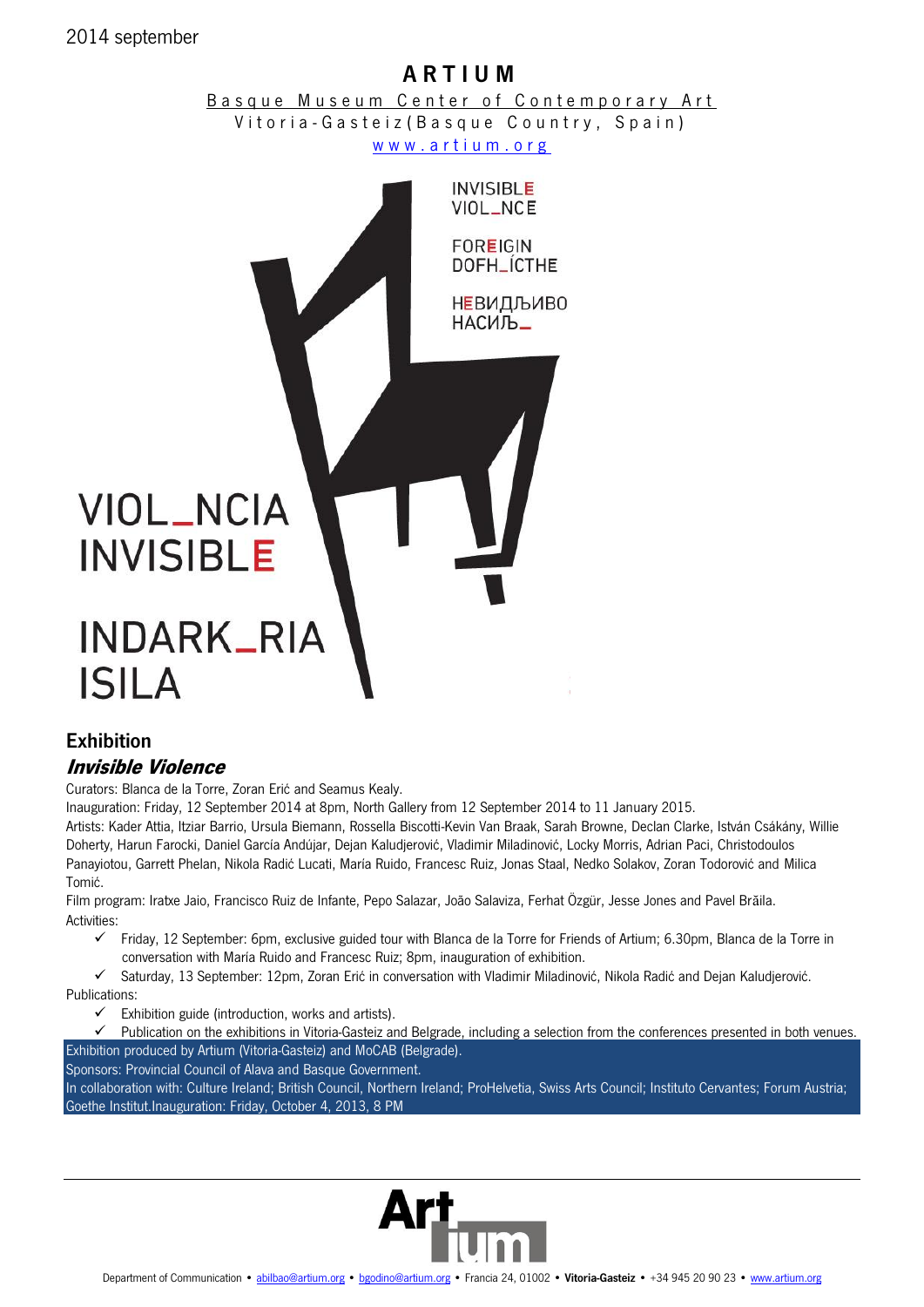# Artium presents the exhibition *Invisible Violence*

The show analyses forms of everyday violence that are barely perceptible but are present at a global level in domestic, working, administrative and cultural areas, etc.

Co-produced by Artium and MoCAB in Belgrade, the exhibition gathers together works by over thirty artists from the European Union, particularly Spanish and Serbian artists.

Invisible Violence is complemented by a programme of video screenings and roundtable discussions analysing this phenomenon.

Artium, Basque Museum-Centre of Contemporary Art (Vitoria, Basque Country, Spain) presents the exhibition Invisible Violence (North Gallery from 12 September 2014 to 11 January 2015), which from the field of international contemporary art explores the forms of everyday violence that are barely perceptible yet present at a global level in domestic, work-related, administrative and cultural areas, among others. The show is a co-production between Artium and the Museum of Contemporary Art in Belgrade (MoCAB) in which some thirty artists from the European Union are participating, in some cases with works that have been specifically produced for the project, such as those by María Ruido, Francesc Ruiz or Daniel García Andújar. From 30 September, the core of the exhibition will be completed by the screening of a selection of videos related to the same topic. *Invisible Violence* is curated by Blanca de la Torre, Zoran Erić and Seamus Kealy and is sponsored by the Provincial Council of Alava and the Basque Government, in collaboration with institutions such as Culture Ireland; British Council, Northern Ireland; ProHelvetia, Swiss Arts Council; Instituto Cervantes; Forum Austria and Goethe Institut.

The exhibition *Invisible Violence* has been conceived within a geo-political context comprising the Basque Country, Ireland (especially Northern Ireland) and Serbia, places that are stereotypically linked with violence and terror. But this context simply serves as a backdrop for a project that attempts to overcome this stereotypical image, transferring it to a broader European and international context. The exhibition, therefore, explores the "hidden territories of invisible violence as a subject with a universalizing potential". The violence that appears reflected or investigated by the participating artists contains "forms of violence within language, within representation, as a result of shifting socio-economic conditions" and in policies "that may be identified as enacting a cultural violence upon geo-political bodies and individuals".

In order to achieve this goal, the curators have selected specific works that relate in one way or another to some of these manifestations of invisible violence. Works by artists such as Ursula Biemann from Switzerland (Black Sea Files, 2005), a project investigating the Caspian Sea, the world's oldest oil extraction area, in which the protagonists are the supporting players who live within the vicinity of the oil pipeline; Daniel García Andújar from Alicante (El capital. La mercancía, 2014), a work on his experience within the hidden underworld of the Internet, which is linked to all manner of illegal and clandestine activities; or Jonas Staal from the Netherlands (New World Summit, 2013), a project that explores the field of art as a space in which to reimagine the exercising of democracy.

Further into the exhibition visitors will discover works by, among others, the recently deceased German artist and filmmaker Harun Farocki (In-Formation, 2005), a video reconstructing the history of immigration in Germany through the use of diagrams extracted from newspapers, textbooks and school publications; María Ruido from Galicia (*The Dream Is Over*, 2014), a video installation on "necropolitics", a term used in certain circles to define Europe's immigration policy; Nedko Solakov from Bulgaria (Negotiations, 2003), another video installation showing discussions between the artist and Israeli and Palestinian authorities on the occasion of one of his exhibitions in Tel Aviv; or Adrian Paci from Albania (Believe Me, I'm an Artist, 2000), a video showing a conversation between the artist and a police officer in Italy (where he lives and works) who suspected him of child molestation because one of his works showed his daughters with an Albanian exit stamp printed on their backs.

An installation by Francesc Ruiz from Catalonia (Corsica Newsstand, 2014) alludes to the role the media plays when it comes to creating and perpetuating a stereotypical image of a territory; a large-scale photograph by Locky Morris from Ireland (Day of the Rat, 2010) refers to the effects of urban environment on emotions and behaviour, while a work by Kader Attia (Repair Analysis, 2013) refers to the inability to fully rectify certain shortcomings that leave permanent marks, while the gesture of rectifying them can be interpreted as a form of resistance.